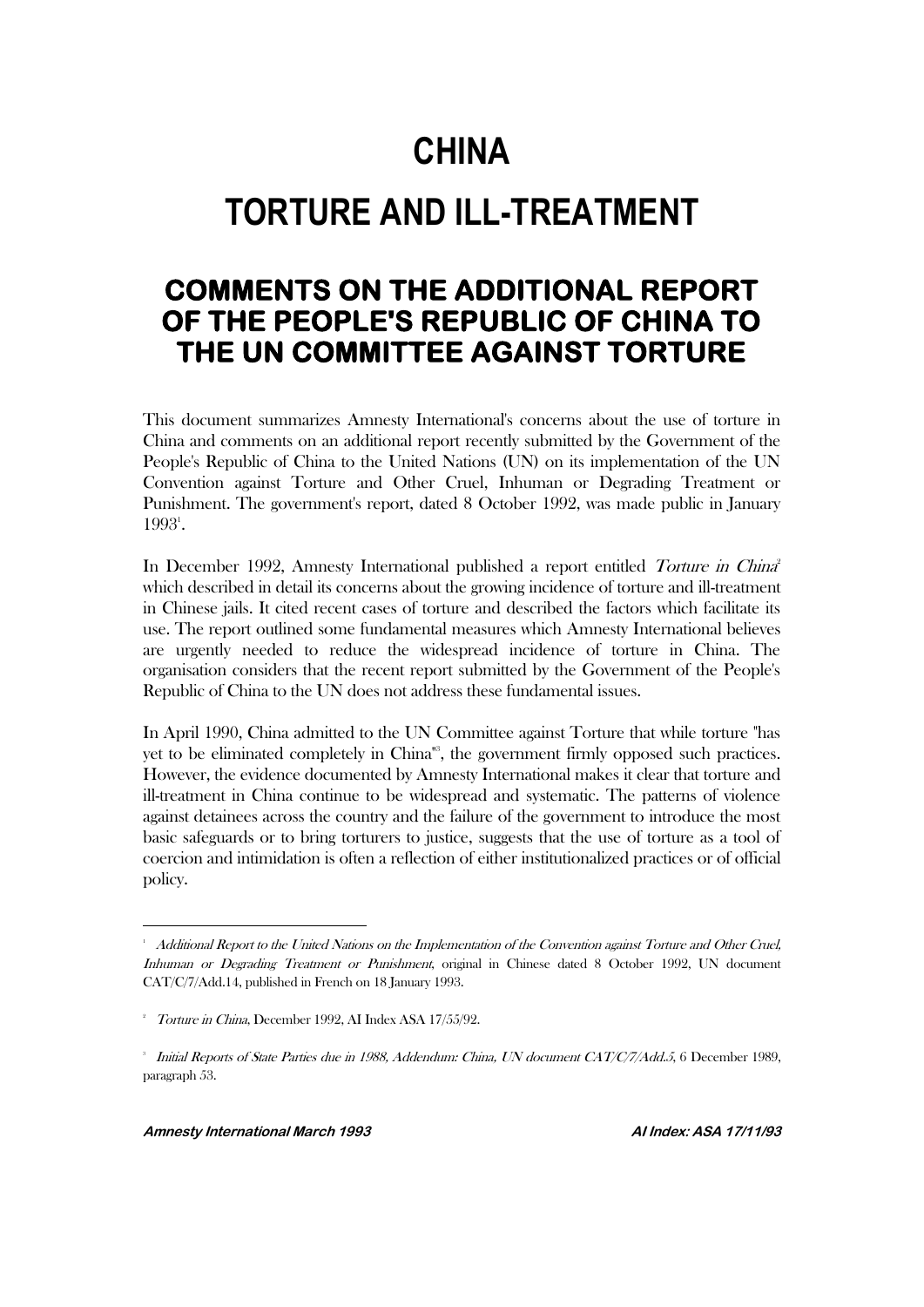#### **I.CHINA'S REPORTS TO THE UN COMMITTEE AGAINST TORTURE**

The People's Republic of China ratified the UN Convention against Torture and Other Cruel, Inhuman or Degrading Treatment or Punishment in October 1988<sup>4</sup>, thus becoming a State Party to the Convention.

Article 19 of the Convention requests State Parties to submit periodic reports on their implementation of the Convention to the Committee against Torture established under the Convention. The first report must be submitted within one year after the Convention enters into force for the country and subsequent reports every four years. The Committee is composed of ten experts in the field of human rights serving in their personal capacity. They are elected by secret ballot from a list of persons nominated by State Parties.

In December 1989, China submitted to the Committee against Torture (CAT) an initial report on its implementation of the Convention<sup>5</sup>. The CAT examined this report at its fourth session, on 27 April 1990. Raising more than 90 questions during discussion, the experts regretted the general nature of the report and its failure to give details of the practical application of the Convention against Torture. The Committee asked China to send an additional report addressing its questions before the end of the year.

China submitted an additional report to the CAT in late 1992, which will be examined by the Committee at its next session in April 1993. The additional report responds to some of the questions raised by the CAT in April 1990, but others remain unanswered. In particular, the report does not clarify how the provisions of the Convention against Torture can be implemented in China under domestic legislation. Neither does it answer questions raised by the CAT about important issues such as incommunicado detention.

The additional report repeats much of the information already given in China's initial report about the provisions against torture in Chinese law and other provisions guaranteeing certain rights to citizens. It does not address the question of how these provisions are implemented in practice. It also omits to mention some features of the law-enforcement and justice system in China which are a major source of human rights violations, including torture, such as some forms of administrative detention and the lack of access to lawyers at an early stage of the criminal process.

<sup>4</sup> When ratifying the Convention, China made a declaration, under Article 28, that it does not recognize the competence of the Committee against Torture as provided for in Article 20 of the Convention. This means that the 10 member expert Committee cannot investigate any information it receives that torture is being systematically practised in China.

<sup>5</sup> See footnote 3.

<sup>6</sup> See footnote 1.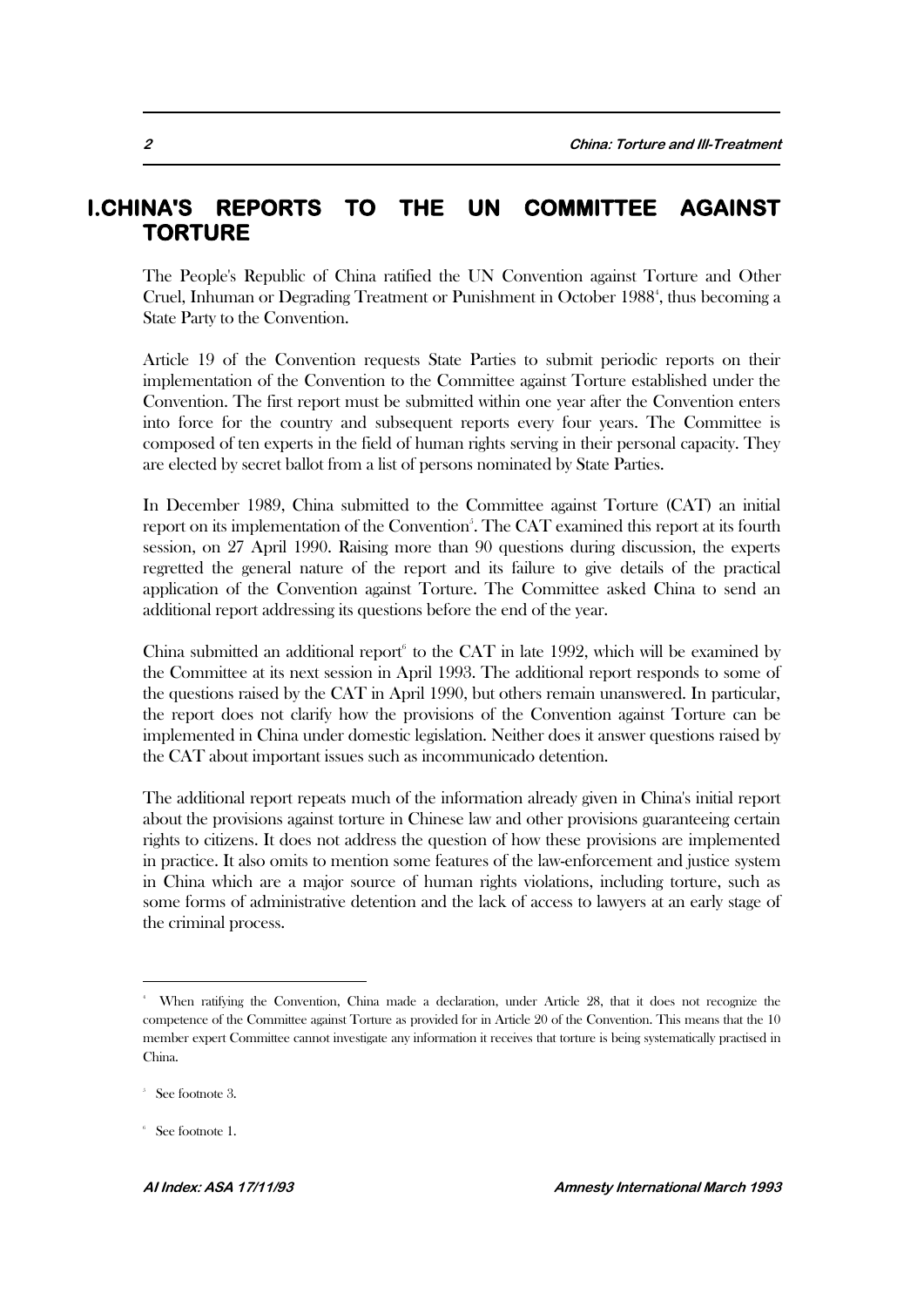#### **II.PATTERNS OF TORTURE IN CHINA**

Amnesty International has been concerned for many years about the widespread and systematic use of torture and ill-treatment against prisoners in China<sup>7</sup>. Though Chinese law forbids torture, police and other state personnel continue to use it to extract confessions, or to intimidate or punish prisoners.

The information received by Amnesty International in recent years suggests that torture has become endemic in many places of detention and the extent of the practice is now far more widespread than it was ten years ago. Continuing government campaigns to crush crime and political opposition during the past decade have contributed to this trend.

The most common forms of torture include severe beatings, the use of electric batons which give powerful electric shocks, and the use of handcuffs or leg-irons in such ways as to cause intense pain. Common forms of ill-treatment include incarceration in tiny or dark cells without heat, ventilation or sanitation, and deprivation of food or sleep. Some torture methods are extremely cruel and brutal and have led to deaths. One recent case, reported by a Chinese provincial newspaper, concerned a villager from Beigang township, in Jiangxi province, who died under torture on 2 March 1992 after being detained for 38 hours<sup>8</sup>. He was shackled with his hands tied behind his back, suspended by the arms, whipped, and repeatedly beaten and kicked until he died.

Torture and ill-treatment occur at all stages of the detention and imprisonment process, though it is most often reported during preliminary or pre-trial detention, while the victims are held in police stations or in various types of detention centres. The torturers are usually police officers belonging to the various sections of the Public Security (police) agencies. Personnel from other security and judicial agencies, such as prison guards and officials, are also reported to have been involved in torturing or ill-treating prisoners.

According to official sources, in 1991 the Chinese procuracies investigated and prosecuted 407 cases of "torture to coerce a statement"<sup>9</sup> and, in 1990 and 1991, a total of 24 prison wardens and guards were sentenced to imprisonment for administering "corporal punishment" to prisoners<sup>10</sup>. These official figures do not reflect the real incidence of torture,

9 Figures given by Procurator-General Liu Fuzhi in his Report to the National People's Congress on 28 March 1992, Xinhua News Agency in Beijing, 6 April 1992.

<sup>10</sup> Figure cited in the Chinese Government White Paper on "Criminal Reform in China", released by the Information Office of the State Council on 11 August 1992.

<sup>7</sup> See China: Torture and Ill-Treatment of Prisoners, September 1987, AI Index ASA 17/07/87. Several other documents about torture and ill-treatment in China have been published by Amnesty International since then. See above, footnote 2, for details of the most recent report.

*Iongxi Legal News*, bimonthly No.1, January 1993. The newspaper report did not indicate whether the Public Security personnel who tortured the villager have been brought to justice. For further details on this case, see Amnesty International's China - Torture Update, March 1993, AI Index ASA 17/12/93.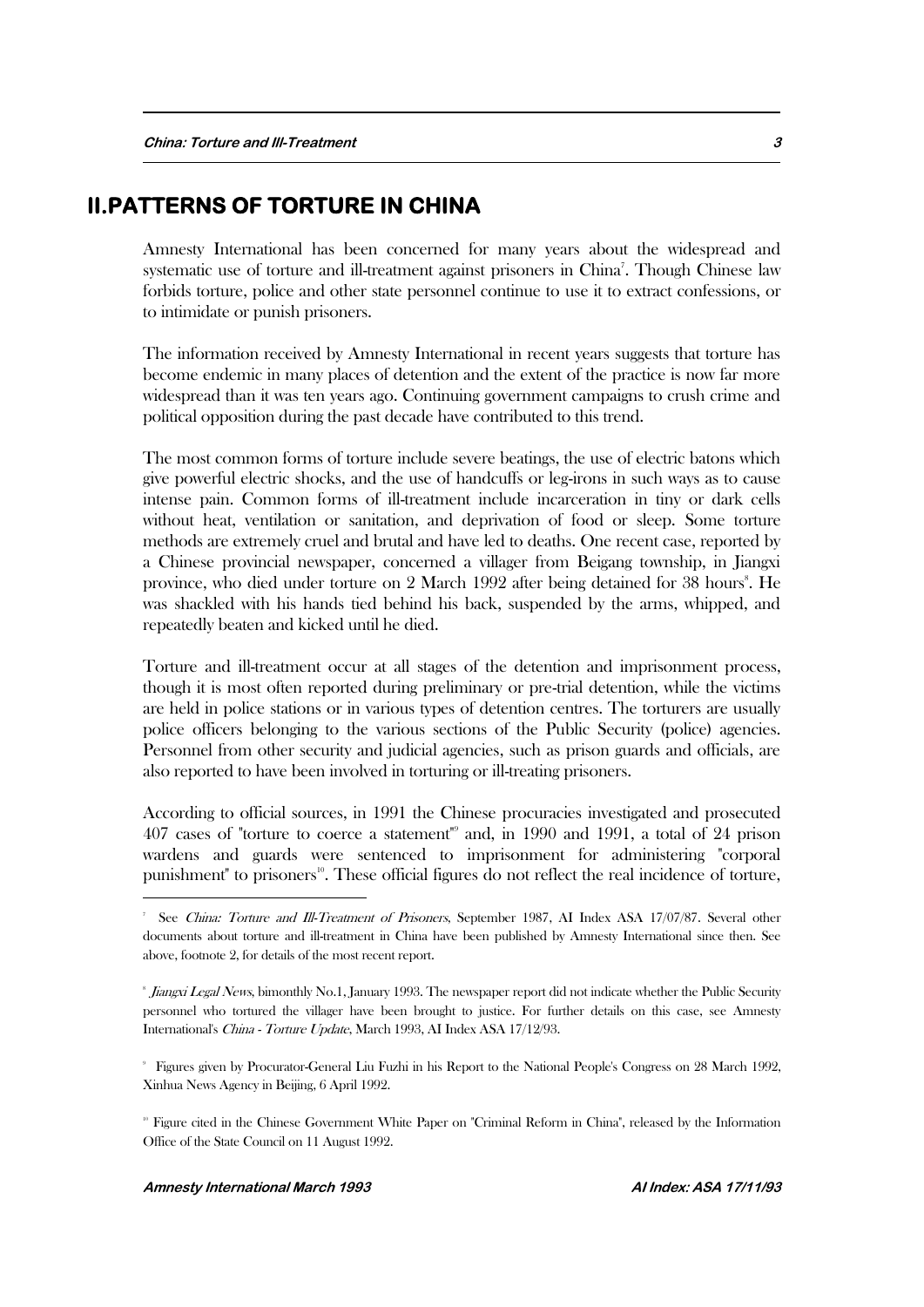which is reported to be far higher than the number of cases officially investigated and prosecuted. In its recent report, Torture in China, Amnesty International documented dozens of individual cases of prisoners alleged to have been tortured or ill-treated in recent years. None of these are known to have been investigated or subject to prosecution by the authorities.

Amnesty International believes that various aspects of the law enforcement and justice system in China foster the use of torture. A prime contributor is the fact that prisoners have very few rights in law and in practice are considered to have none at all. Other major factors are a lack of impartial investigations into torture allegations and the impunity frequently extended to torturers.

The law allows the Public Security (police) authorities to detain suspects incommunicado, without access to lawyers, judges or relatives, throughout the period of pre-trial detention, which under the law can last several months. Under administrative regulations, the police also have the authority to detain people without charge or trial for long periods of time and without any judicial supervision. There is no presumption of innocence in Chinese law and those who are brought to trial are usually considered guilty before the trial starts. The law itself often uses the term "criminal", rather than "suspect", when referring to the process of arrest. There is a strong reliance on confessions in the judicial process and hardly any cases are brought to trial without a confession from the accused. Trials are usually a mere formality, with the verdict often having been decided in advance. All these factors contribute to the widespread use of torture.

None of these features of the law-enforcement and justice system in China have changed in the past five years. Since 1988, when China ratified the UN Convention against Torture and Other Cruel, Inhuman or Degrading Treatment or Punishment, there has been no fundamental review of legislation; no new legal safeguards against torture have been introduced and no effective measures have been taken by the authorities to lessen the risk of detainees being subjected to torture or ill-treatment.

## **III. THE PROVISIONS AGAINST TORTURE IN CHINESE LAW**

China's additional report to the CAT states that the acts of torture defined in Article 1 of the Convention against Torture are regarded by China's Constitution and laws as being serious criminal offenses which, as such, are prohibited and punishable<sup>11</sup>. However, all the acts of torture defined by the Convention are not prohibited by Chinese law.

China's Criminal Law provides punishments only for two specific offenses involving torture or ill-treatment of prisoners by state officials, namely "torture to coerce a statement" (Article 136) and "corporal punishment and abuse" (Article 189). In addition, Article 143 of the law, which prohibits illegal detention, has a clause providing heavier punishments in cases where victims of illegal detention are ill-treated.

 $\text{L}$  CAT/C/7/Add.14, paragraph 62.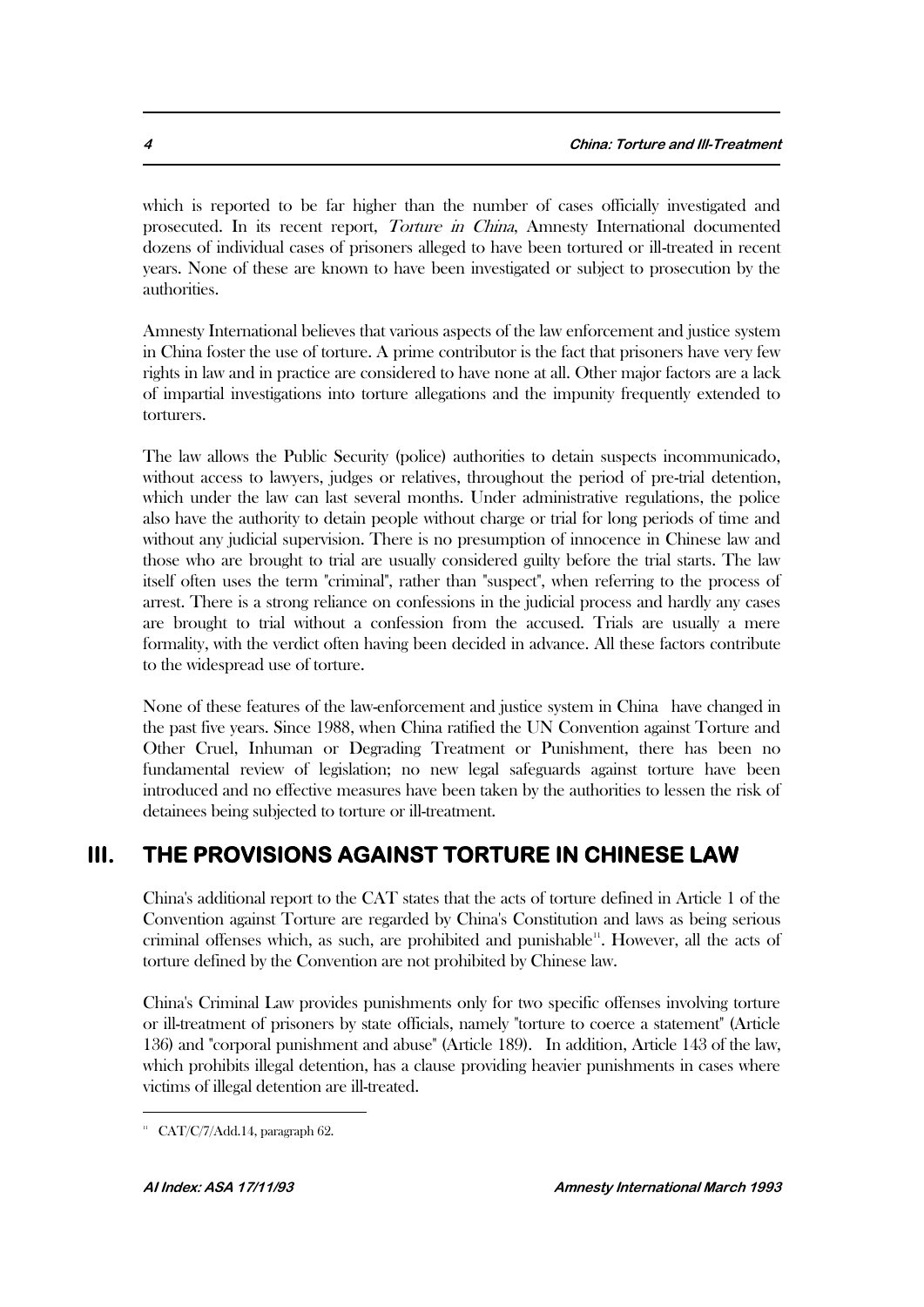These provisions do not provide scope for punishment of all acts constituting torture or ill-treatment. They are inadequate in several respects: their application is limited to specific situations and they provide for light punishments.

 $\blacklozenge$  Article 136 is part of a section of the Criminal Law which lists "crimes of infringing upon the rights of the person and the democratic rights of citizens". It prohibits torture used specifically to coerce statements, excluding other circumstances in which torture might occur<sup>12</sup>. This seems to reflect a lack of recognition that torture should be punished whenever it occurs - a failure which is not compensated for by the provisions of Article 189 (see below).

Article 136 permits the imposition of very light punishments. These range from "criminal detention" to three years' imprisonment in ordinary cases, and heavier punishments if torture has caused injury or disability to the victim, in which case it is punishable by up to seven years' imprisonment. The minimum punishment provided by Article 136 - criminal detention - consists of between 15 days and a maximum of six months' detention (Article 37 of the Criminal Law) and, according to the law, the person serving this punishment may be allowed to go home for one or two days each month (Article 38).

 "Corporal punishment and abuse" of prisoners (Article 189) is not regarded by law as a crime of the same nature and gravity as "torture to coerce a statement". It is not part of the section of the Criminal Law dealing with "crimes of infringing upon the rights of the person and the democratic rights of citizens". Instead, it comes under a section of the law dealing with "crimes of dereliction of duty" by state officials. In the terms of Article 189, it is considered a crime only "when the circumstances are serious".

Article 189 is applicable to judicial personnel who are found to have violated laws and regulations on prison management by subjecting imprisoned persons to corporal punishment and abuse. This wording restricts significantly the scope of application of Article 189. For example, prison regulations allow the imposition on prisoners of certain measures or punishments, such as the wearing of handcuffs and leg-irons to punish "undisciplined" prisoners or to restrain prisoners sentenced to death until they are executed, even though such measures are regarded as constituting ill-treatment and are prohibited under international standards. However, they do not come under the scope of Article 189 since they are allowed by prison regulations.

Furthermore, Article 189 provides that "corporal punishment and abuse" is punishable only "when the circumstances are serious". The law does not specify further what circumstances are considered to be serious. Thus, some perpetrators may escape prosecution and punishment if judicial personnel handling the case do not deem the circumstances to be

<sup>&</sup>lt;sup>12</sup> An authoritative 1980 Chinese legal textbook, giving judicial interpretation of the Criminal Law provisions, makes clear that one of the distinguishing features of the crime of "using torture to coerce a statement" is that the objective of torture is to coerce a statement. (Zhonghua Renmin Gongheguo Xingfa Fenze Jiangyi, Teaching Materials on the Criminal Law of the PRC: Special Provisions, by the Central Political and Legal Cadres School, Masses Publishing House, 1980, pages 88-90.)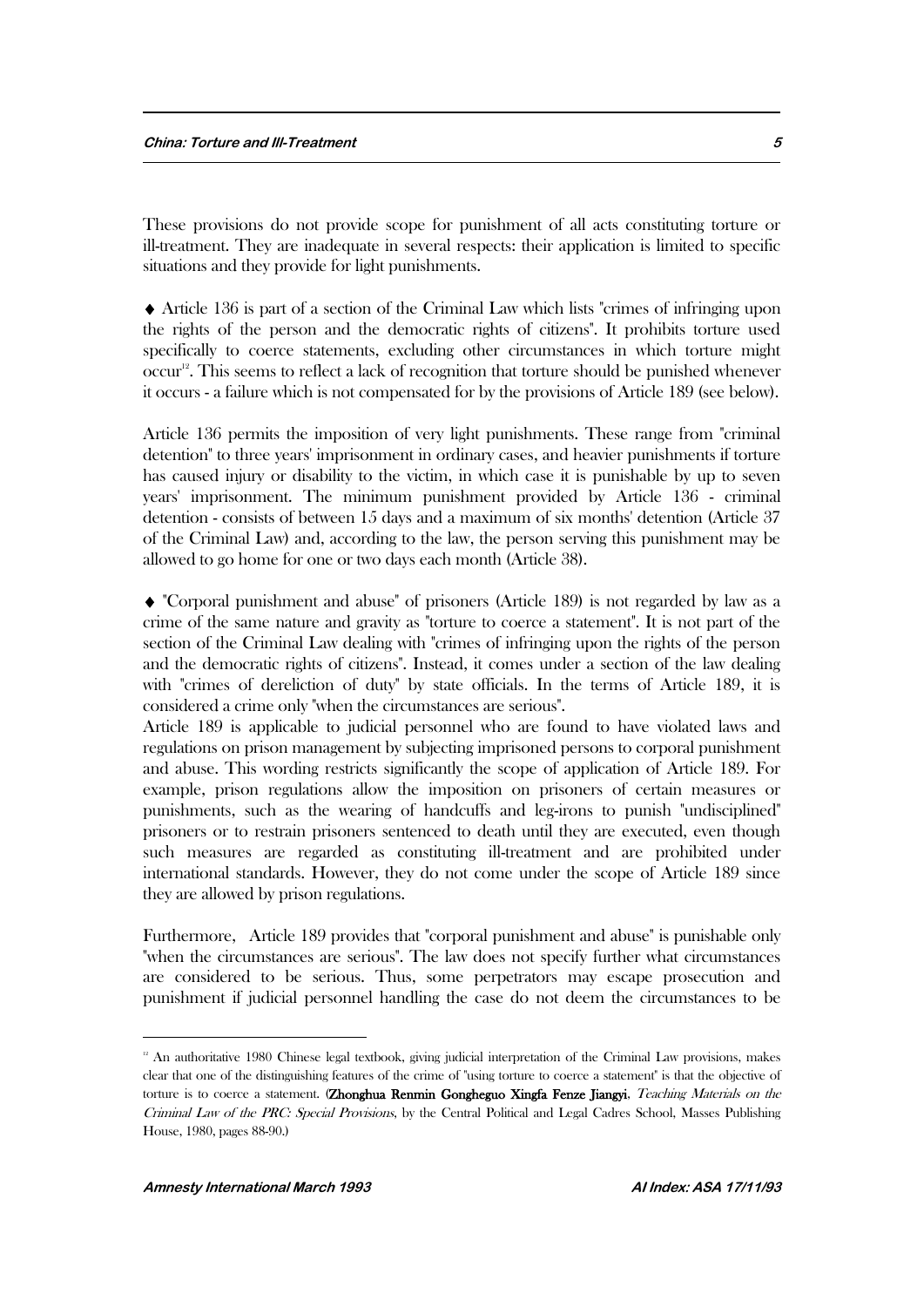serious. When "the circumstances are serious", Article 189 provides punishments ranging from "criminal detention" to 3 years' imprisonment, and up to 10 years' imprisonment if the circumstances are especially serious. As in Article 136, the minimum punishment involves between 15 days and six months of criminal detention.

### **IV.LONG-TERM DETENTION WITHOUT CHARGE OR TRIAL**

Torture often occurs while detainees are held without charge and police officers try to force them to give information about themselves or others, or to admit to alleged offenses. Such information is then used by the police to justify the detention to their superior officers, whether or not the suspect is eventually charged. Long-term detention without charge is very common and is used to imprison hundreds of thousands of people every year. It is a feature of a law enforcement system which gives wide powers to the police to detain people for long periods on the basis of mere suspicion, and in which presumption of guilt and "confessions" play a major role $^{13}$ .

China's additional report to the CAT cites a number of constitutional and legal provisions which, it says, contain "explicit provisions" to protect the rights of citizens and the integrity of the person and to prevent torture. However, it fails to cite other provisions or to describe common practices which make these provisions totally ineffective.

Paragraph 66 of the report cites, for example, one provision according to which "no citizen may be arrested except with the approval or by decision of a people's procuratorate or by decision of a people's court, and arrest must be made by a public security organ" (Article 37 of the Constitution and Article 39 of the Criminal Procedure Law). The report further states that, in order to guarantee the correct application of these measures and to ensure that the rights of innocent persons are not infringed, the procuratorates (procuracies) are given by law the power to examine and approve arrest.

These provisions, however, neither protect the rights of citizens nor prevent torture. In Chinese law, the term "arrest" refers only to a particular advanced stage of the criminal process, when a person is formally "arrested" (charged) with the approval of a procuracy. It neither includes the time at which a criminal suspect is taken in police custody nor refers to the variety of situations in which a person might be detained.

Under the Criminal Procedure Law, a suspect can be detained (juliu) by police for up to seven days before the police has "to submit a request" to the procuracy for approval of "arrest" (daibu). The procuracy then has three days, "after receiving the application for arrest", to either approve arrest or order the release of the detainee (Article 48 of the Criminal Procedure Law). This suggests that the law, as it reads, allows in principle a maximum period of ten days for detention without charge, but possibly much longer depending on the time it takes for the procuracy to "receive" the application for arrest and for the procuracy's decision to be communicated to the police holding the suspect.

<sup>&</sup>lt;sup>13</sup> About the role of confessions in the criminal process, see *Torture in China*, section IV,3.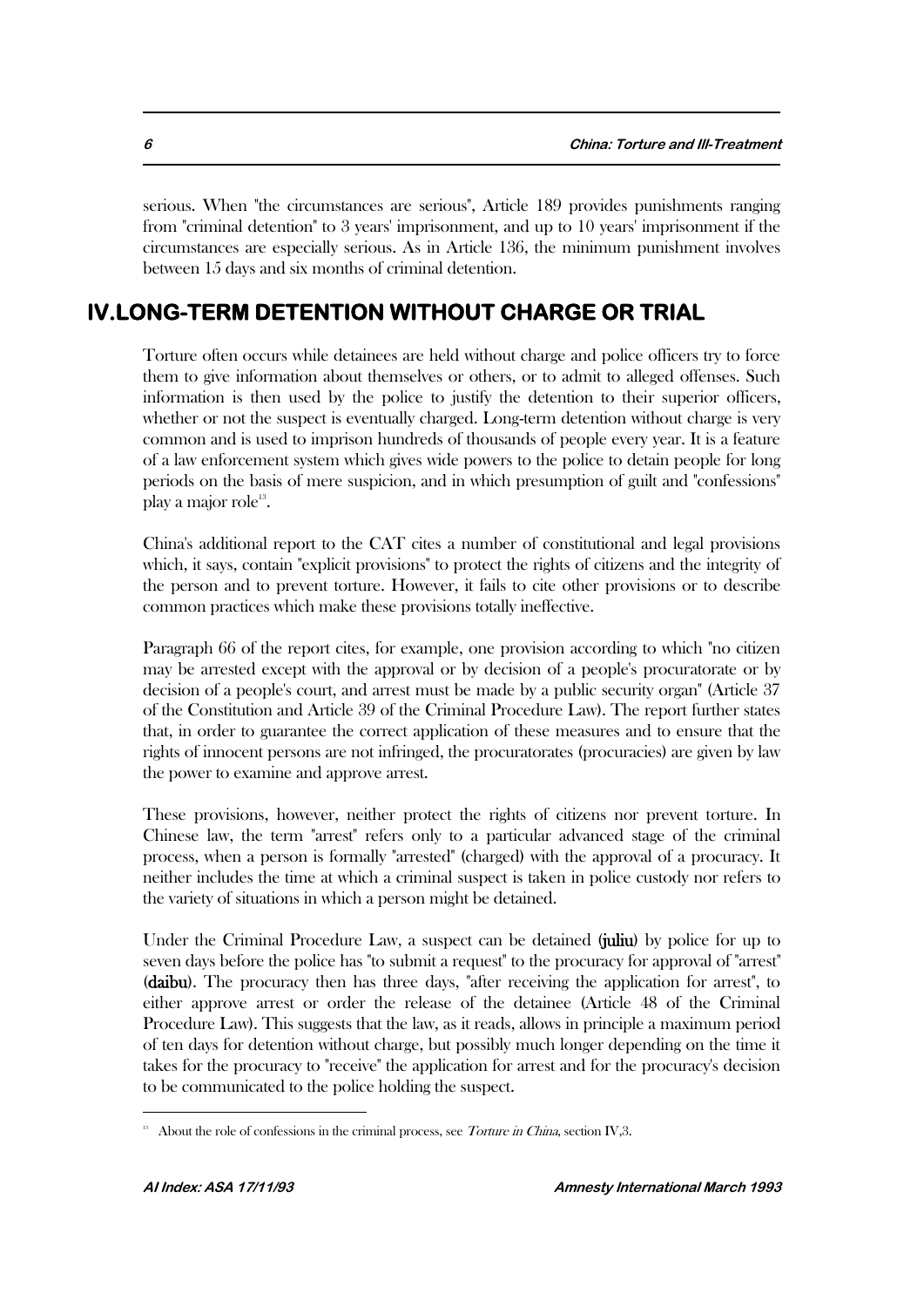In practice, this apparent time limit of ten days is hardly ever respected. Often, because of lack of evidence, cases submitted by the police to the procuracy for approval of arrest are sent back and forth several times before the procuracy approves arrest. As confessions are considered a major source of evidence, the police then often resort to torture to extract "confessions"14. Amnesty International has documented scores of cases of political prisoners who were detained without charge for months on end and, in some cases, years, before they were eventually formally "arrested". Some were reportedly tortured in the process.

Furthermore, China has a system of administrative detention which allows the police and administrative authorities to detain people without charge or trial for periods varying from a few days to several years. One form of administrative detention, known as "shelter and investigation" (shourong shencha), is used solely by the police, without any supervision by the procuracies or the courts. It provides a convenient means by which the police may avoid the procedures prescribed by the Criminal Procedure Law. Under administrative regulations most of which are unpublished - certain categories of suspects can be detained without charge for "shelter and investigation" for up to three months<sup>15</sup>.

In practice, "shelter and investigation" is often imposed for longer than three months and to detain anyone that the police regard as a potential criminal or political suspect. Many political prisoners detained for their participation in the 1989 protests were held for weeks or months for "shelter and investigation" before they were either released or charged under the Criminal Law. Their detention under this system was illegal under Chinese law, as well as arbitrary according to international standards.

Torture and other abuses of detainees are reported to occur frequently in "shelter and investigation" centres, particularly against people of low social status - such as the unemployed, peasants and migrant workers - who constitute the majority of those held under this system<sup>16</sup>. "Shelter and investigation" is used in a widespread manner. According to unofficial Chinese legal sources, hundreds of thousands of people are detained every year for "shelter and investigation", who are not accounted for in the official statistics of people under arrest.

#### **V.INCOMMUNICADO DETENTION**

 $\overline{a}$ 

China's additional report to the CAT does not respond to the questions raised by the Committee about incommunicado detention and early access to judges and lawyers. In 1990, during the examination of China's initial report, the representative of China told the

<sup>&</sup>lt;sup>14</sup> This trend was described in an article in an official newspaper in late 1991. See Torture in China, section IV, 3

<sup>&</sup>lt;sup>15</sup> For further details about this and other forms of administrative detention, see Amnesty International's report China -Punishment Without Crime: Administrative Detention, September 1991, AI Index ASA 17/27/91.

<sup>&</sup>lt;sup>16</sup> See ASA 17/27/91, referred to in footnote 15, sections I and V.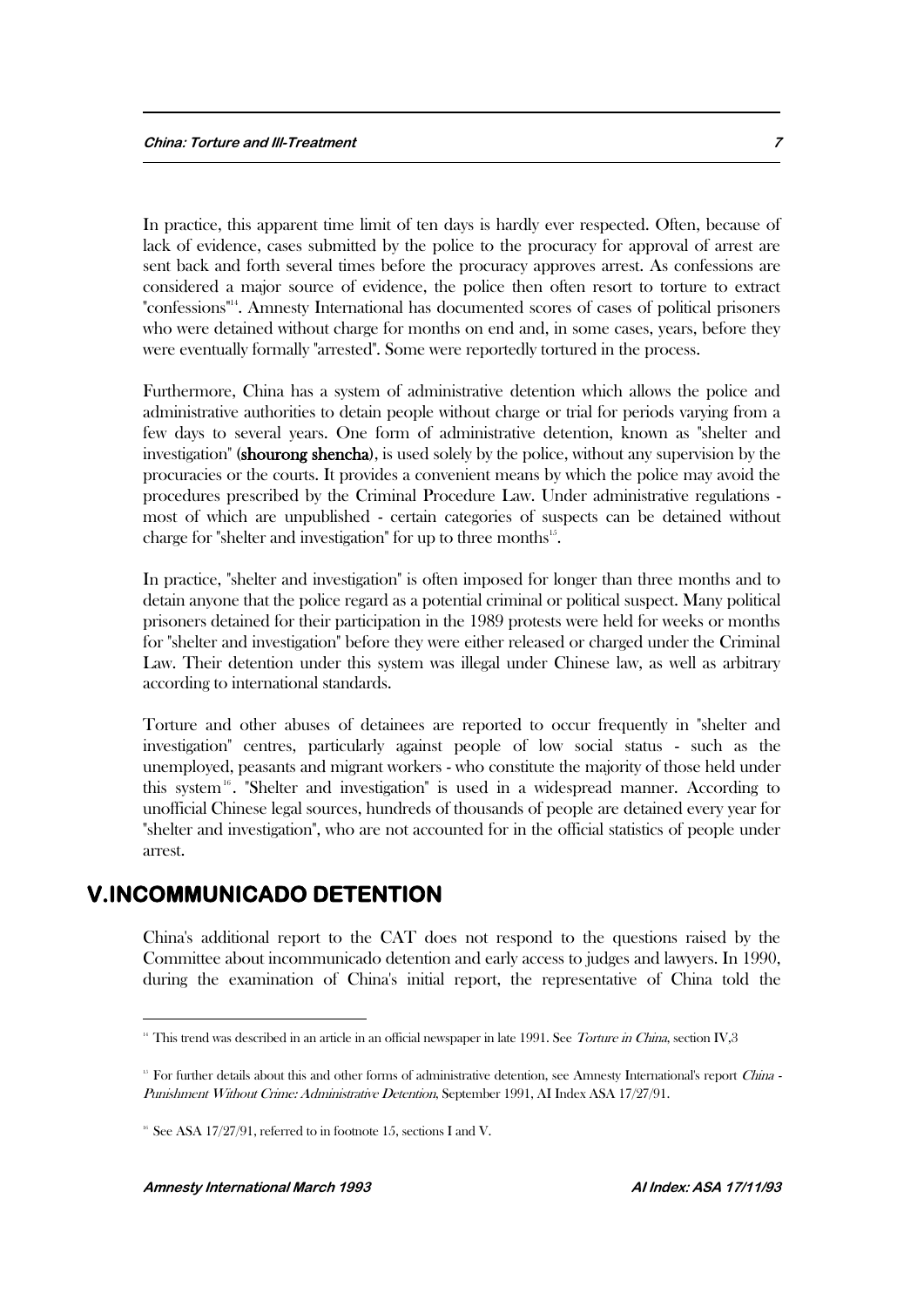Committee that "no cases existed of prisoners being held incommunicado, except where it was necessary to segregate male and female prisoners, adult and young prisoners, or certain categories of prisoners from other inmates."<sup>17</sup> Contrary to this statement, it is in fact the norm in China for detainees to be held incommunicado for long periods of time and, often, the family is denied official information about the reasons for their detention and the place where they are held.

Chinese law includes none of the most basic safeguards to protect prisoners against ill-treatment, such as the right of access to lawyers, judges, relatives and doctors shortly after detention and regularly thereafter. The law effectively allows the police or prison authorities to hold people in custody without any contact with people outside the prison for weeks or months, or even years if they so wish. China's additional report to the CAT does not indicate that any steps are being taken to review the law and practice in this respect.

Chinese law only guarantees access to a lawyer in cases where detainees are prosecuted under the Criminal Law. Even in such cases, there is no provision in law for access to a lawyer or a judge during pre-trial detention, which may last indefinitely. Access to a lawyer is only guaranteed once a court has decided to adjudicate the case, and usually just a few days before the trial itself. There is no time limit specified by law for pre-trial detention. The law only prescribes a time-limit of four and a half months from the time a person is formally "arrested" (charged) to the time a procuracy decides whether to prosecute the case (Articles 92 and 97 of the Criminal Procedure Law). This time-limit itself can be further extended for an unspecified period in "especially major or complex cases", with approval at a high political level.

Furthermore, many detainees are held under administrative regulations rather than under the Criminal Law. They therefore have no access at all to a lawyer or a judicial authority.

The law does not include any provisions guaranteeing access to the family. This is usually only granted after a prisoner has been tried and sentenced or "assigned" a term of administrative detention. Furthermore, family visits are considered a privilege rather than a right and can be denied to prisoners whenever it suits prison officials.

Prisoners can therefore be held incommunicado for months or even years and be subjected to torture or ill-treatment without anyone outside the prison knowing about it. Indeed, torture most often occurs while prisoners are held incommunicado  $18$ . Though the law includes provisions allowing prisoners to make complaints, the only people they can usually complain to are prison guards or officials who, even if they are not themselves involved in torture, often cover-up for their colleagues. Prisoners are entirely at the mercy of their jailers. Few therefore dare to make complaints, knowing that they have little chance of being heard and fearing further retaliations.

<sup>&</sup>lt;sup>17</sup> "Committee against Torture, Fourth Session, Summary Record of the 51st Meeting", UN document CAT/C/SR.51, 4 May 1990, paragraph 15.

<sup>&</sup>lt;sup>18</sup> See *Torture in China*, section II, 3 and 4.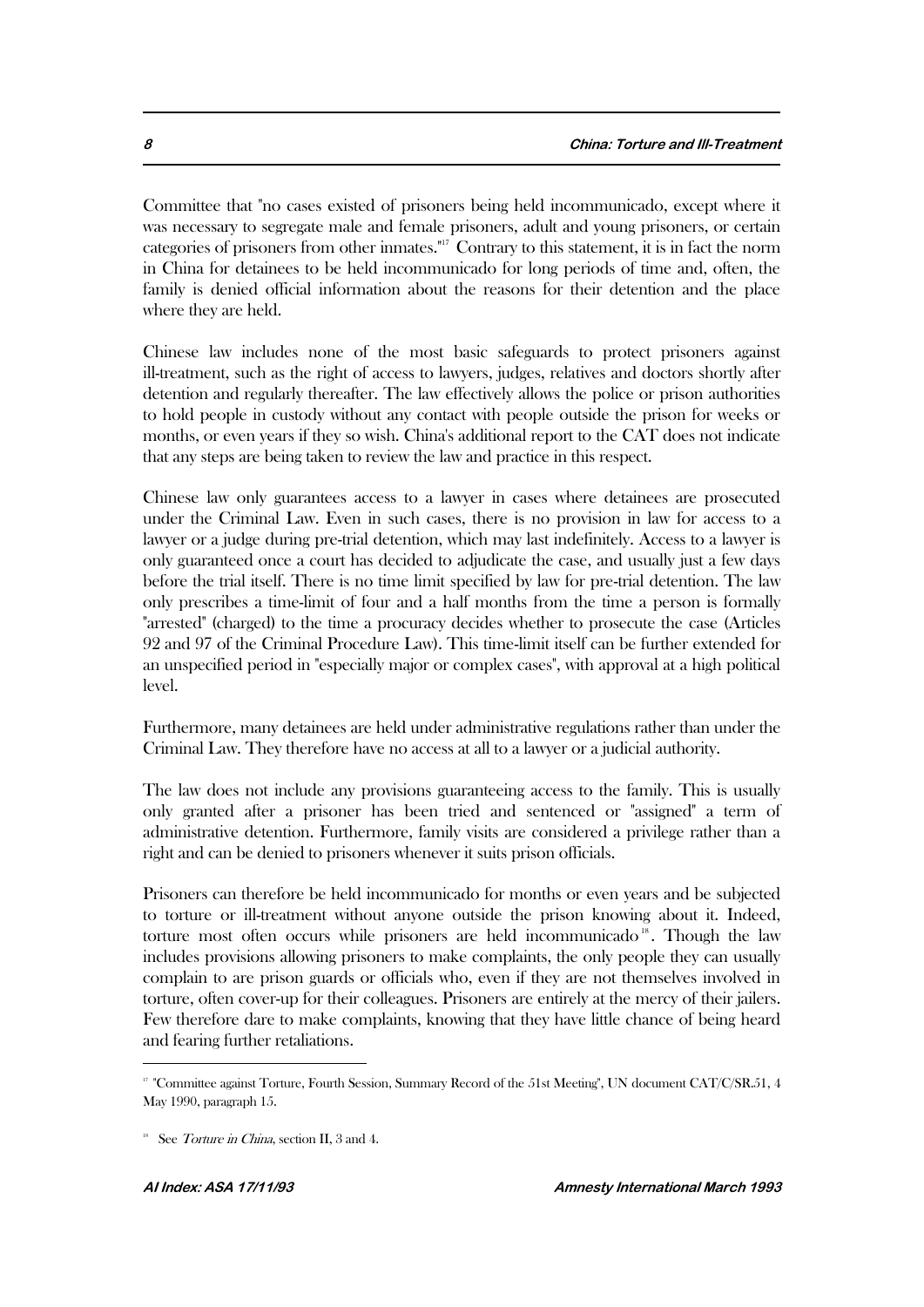### **VI. THE INADEQUACY OF INVESTIGATIONS AND IMPUNITY**

According to Chinese law, the procuracies are responsible for carrying out judicial investigations into allegations of torture and ill-treatment. Their functions involve regular visits to detention centres and prisons, and some places of detention have a representative of the procuracy permanently posted there. However, procurators rarely take an active role in investigating allegations of torture. Few such investigations take place. When investigations are carried out, the process is usually very slow and many investigations are dropped without the torturers being brought to justice<sup>19</sup>.

There are no known procedures stipulated by law on how investigations into reports of torture or ill-treatment should be carried out and what safeguards should be followed. Any investigations that do take place are not public and their findings are not subject to public scrutiny. The Chinese authorities, when confronted with specific allegations of torture or ill-treatment of prisoners in the past, have either not responded or denied the allegations without giving any information about the investigations which they claimed were carried out. This lack of openness in itself raises doubts as to whether torture allegations can be impartially investigated and the perpetrators punished.

China's additional report to the CAT gives statistics about the number of cases of torture submitted to the procuracies and prosecuted in 1990 and 1991 (paragraph 108). According to the report, in 1991, 304 cases were transmitted to the procuracies by the "investigation departments" for decision as to prosecution, and 279 cases were prosecuted. The report adds that, in the cases that were not prosecuted, administrative sanctions were inflicted. These figures do not correspond to those given last year by official sources in China, according to which, 407 cases of "torture to coerce a statement" were investigated and prosecuted by the Chinese procuracies in 1991 (see above, section II).

Whatever the reason for this discrepancy, these official figures indicate that the number of cases officially prosecuted is very low compared to the reported high incidence of torture and ill-treatment in many places of detention. There are various reasons for this, including:

 The passive role played by the procuracies and the fact that other bodies are involved in the investigation of torture allegations, including the Public Security (police) agencies themselves.

China's additional report to the CAT mentions these internal police investigations without specifying how they are carried out. The report states that the Public Security agencies carry out "scrupulous investigations into cases of torture to extract confessions and other violations of the right of the person and citizens"20. In reality, these investigations are often ineffective.

<sup>&</sup>lt;sup>19</sup> On this issue and the role of the procuracies, see *Torture in China*, pages 15, 19-20, 48 and 50 of the English edition.

<sup>20</sup> CAT/C/7/Add.4, paragraph 67; see also paragraph 103.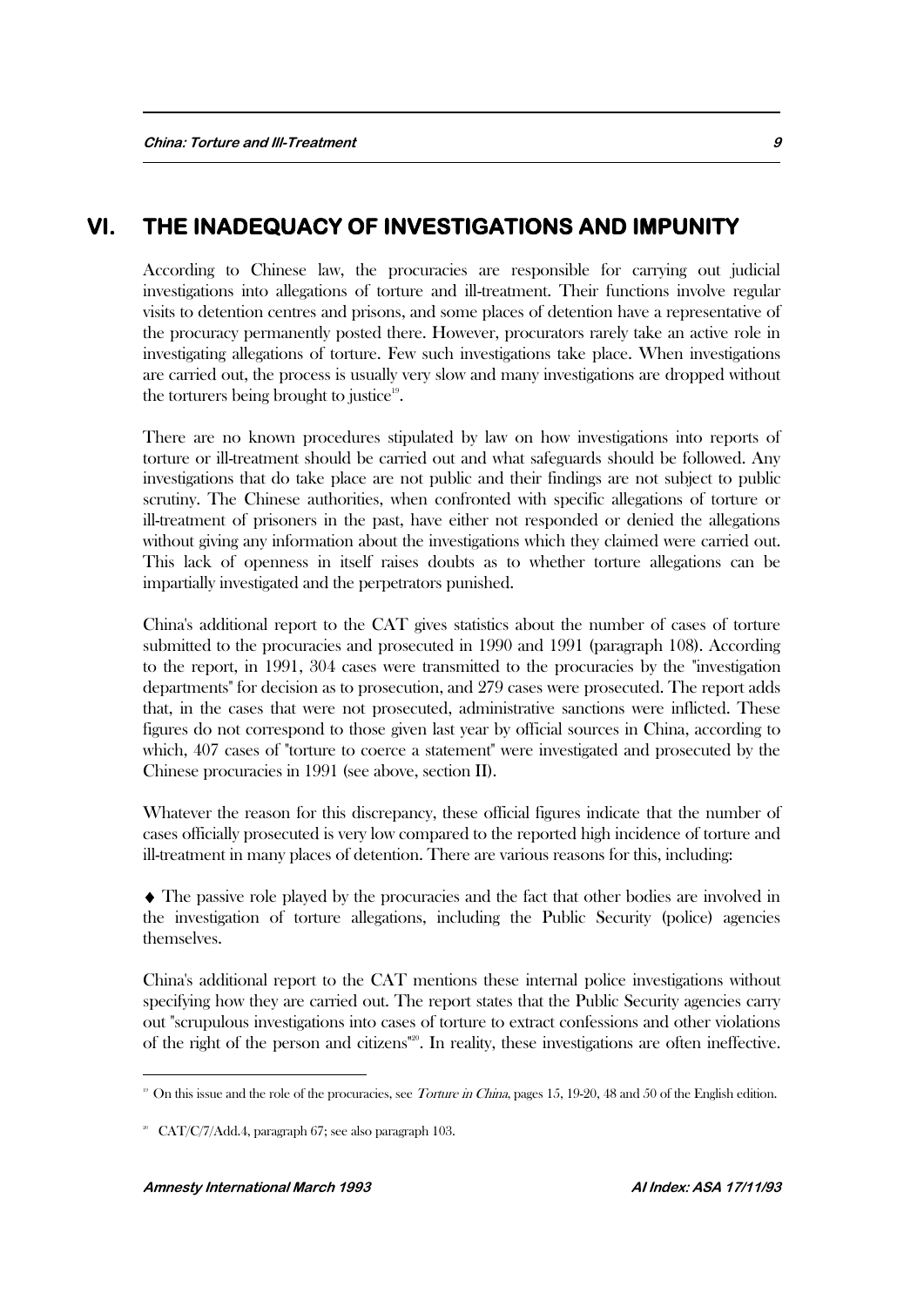Loyalty to colleagues, the importance of local connections, political pressure and other factors tend to influence their outcome and determine whether a judicial action is launched against an alleged torturer. Often, no action is taken to punish perpetrators, or else disciplinary sanctions only are imposed and no judicial investigation is carried out. One official Chinese newspaper, which published a series of articles about torture in late 1991, acknowledged this trend $^{21}$ .

 The inadequacy of the provisions prohibiting torture in the Criminal Law also accounts for the small number of cases that are prosecuted. The existing provisions are worded in such a way that they prohibit only some acts of torture and ill-treatment, leaving considerable room for interpretation and providing only for light punishments (see above, section III).

These loopholes in the law are reflected in practice by a tendency to investigate and prosecute only some of the most serious cases of torture or ill-treatment. In many places, beatings of suspects upon arrival at a police station or detention centre are common occurrences which are not regarded by judicial personnel as falling under the scope of the law. Equally, in prisons and labour camps, some punishments which constitute ill-treatment are not regarded as measures which should be punished under the law.

Some authoritative Chinese legal books confirm that whether the law applies is largely a matter of interpretation. For example, one such book published in 1980 gave the following interpretation as to when Article 136 of the Criminal Law (which prohibits "torture to coerce a statement") should apply: "when handling concrete cases, we must make sure to distinguish clearly between the use of torture to coerce statements (xingxun bigong) and ordinary mistakes of obtaining confessions by compulsion and giving them credence (bi-gong-xin). Those cases which are clearly due to a low vocational level or low level of policy [understanding], a lack of working experience or a lack of resourcefulness, and where the circumstances are clearly minor and the social harm inflicted is not great, can be handled by administrative means, in order to educate the person concerned and prevent him committing further crimes."<sup>22</sup>

Thus many perpetrators escape punishment or receive only light sentences, which apparently fosters the feeling in many others that they can abuse prisoners with impunity.

## **VII. REFORMS TO PREVENT AND ERADICATE TORTURE**

China's additional report to the CAT states at paragraph 64 that, over the years and particularly since it has become a State Party to the Convention against Torture, China has adopted effective legislative, judicial, administrative and other measures to "rigorously forbid all acts of torture and guarantee that the rights of the person and the democratic rights of citizens are not violated". The law and practice described above show this claim to be false.

<sup>21</sup> See Torture in China, section IV, 5.

<sup>22</sup> Teaching Materials on the Criminal Law of the PRC, referred to in note 12 above, page 90.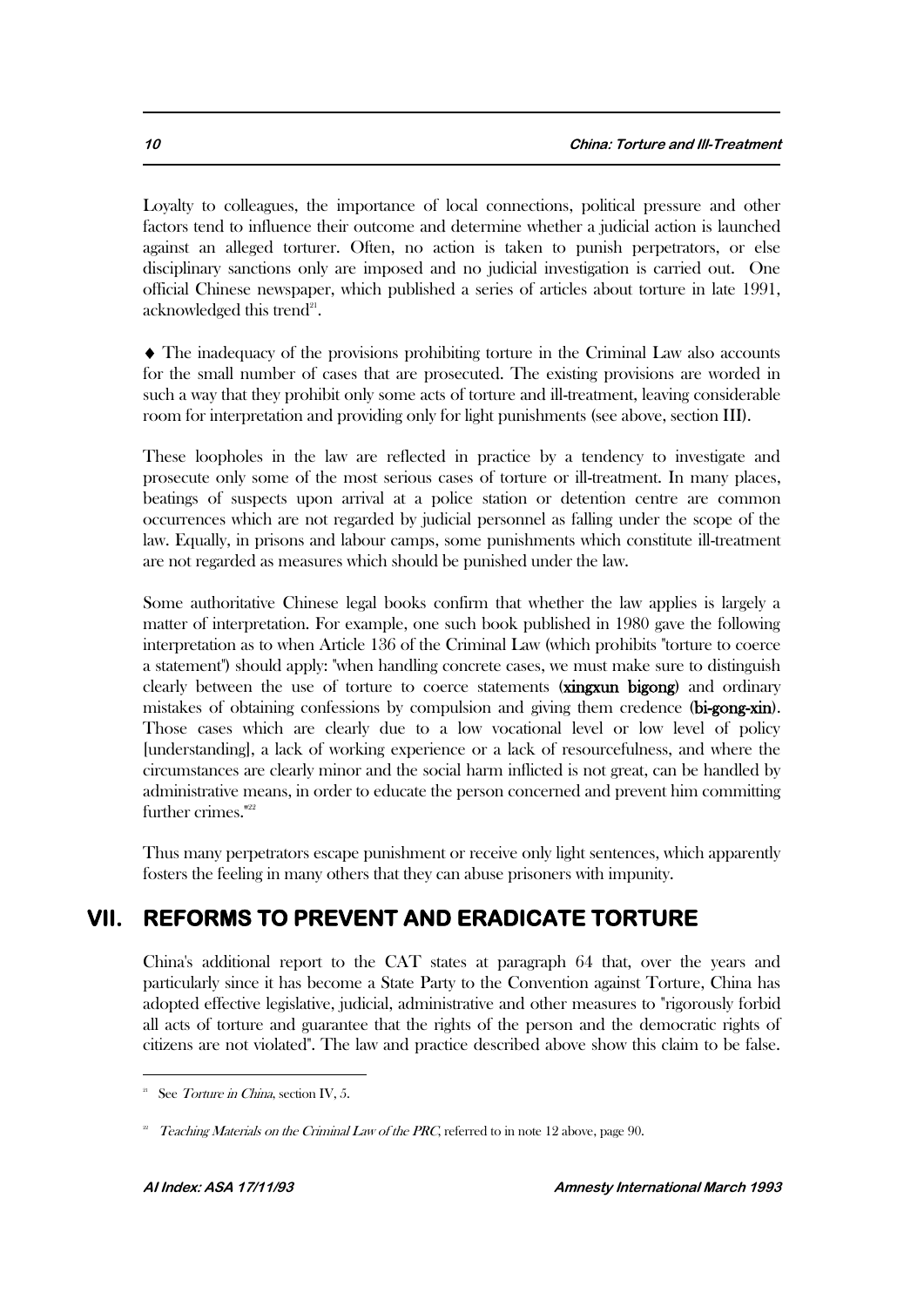Whatever measures have been adopted by the authorities have been largely confined to legal education and training<sup>23</sup>.

Article 2 of the Convention against Torture requests each State Party to take effective measures to "prevent" torture, not simply to forbid it. Legal prohibition is not sufficient to halt torture - as attested by the continuing incidence of torture in many countries where it is prohibited by law, including China itself.

Amnesty International believes that other objectively verifiable preventive and remedial measures are needed to eradicate torture. It made detailed proposals about such measures in a memorandum which it addressed to the Government of the People's Republic of China in March 1987. It also listed such measures in its recent report, Torture in China<sup>24</sup>, which it addressed to the government in November 1992, together with a call that the reports of torture cited in the report be investigated. No response to either report has been received to date.

In view of the continued prevalence and apparent increase in the use of torture throughout China, as documented in these reports, Amnesty International regards the adoption of fundamental safeguards for prisoners' rights in China as a matter of extreme urgency. It believes that a fundamental review of legislation and law-enforcement practices is needed to eradicate torture in China and that such a review should aim in particular at:

- ensuring that all acts of torture and ill-treatment as defined by the Convention against Torture are prohibited and punishable under the law;
- $\bullet$  reviewing the system of administrative detention so as to introduce full safeguards for the basic human rights of all detainees;
- placing limits on incommunicado detention and guaranteeing that all detainees are brought before a judge promptly after being taken in custody, and that they have prompt and regular access to relatives, lawyers and doctors of their choice;
- $\bullet$  ending the reliance on confessions in the judicial process and the requirement that convicted prisoners acknowledge their "guilt" as part of the process of reform;
- introducing specific procedures to enable both untried detainees and convicted prisoners to make complaints without fear of reprisals;
- ensuring that all complaints and reports of torture or ill-treatment are promptly investigated by independent and impartial bodies, not involved in the process of arrest,

<sup>23</sup> See paragraphs 67 to 70 of China's initial report.

<sup>24</sup> See section V.